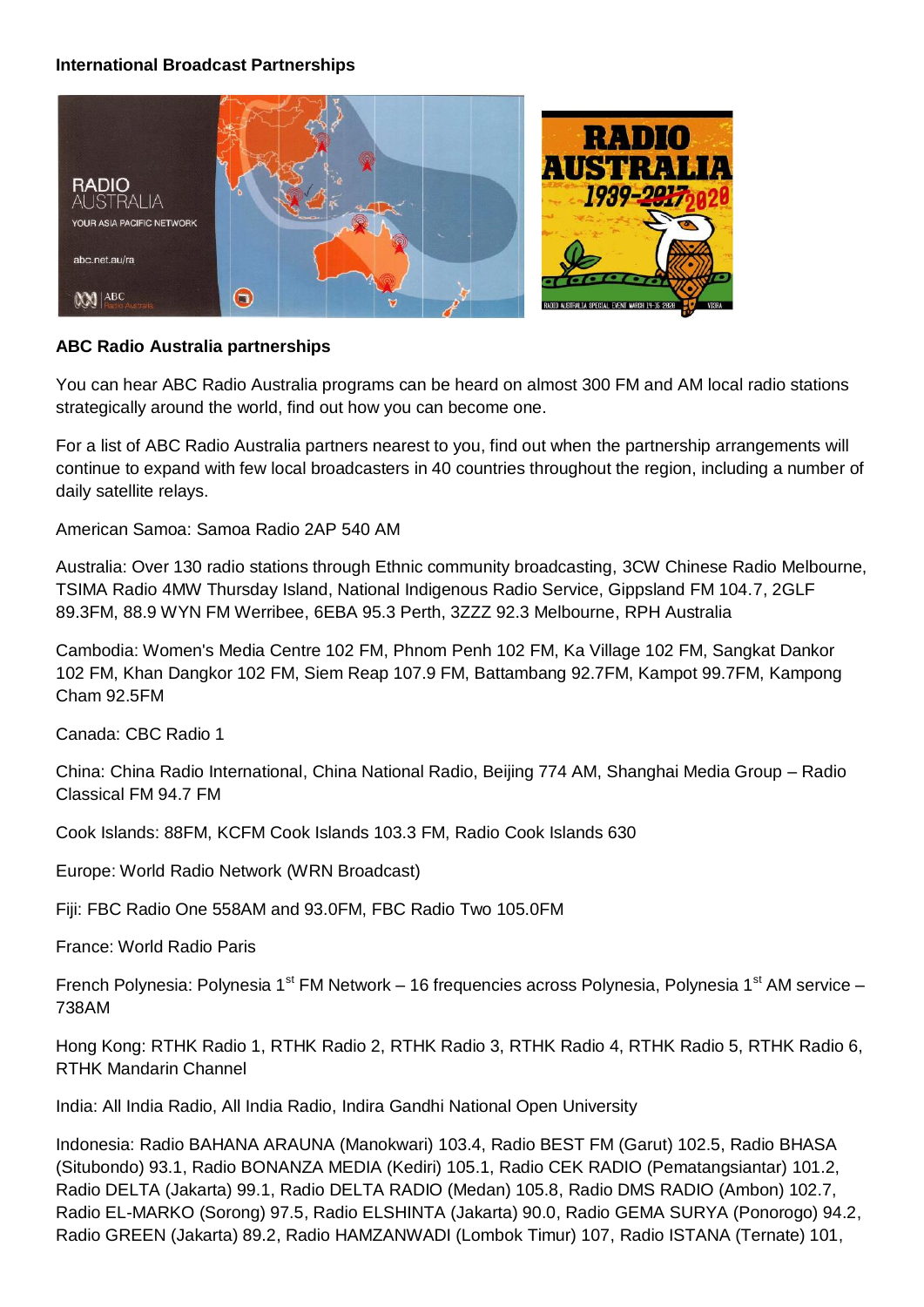Radio JESS (Pangkalpinang) 94.4, Radio KEI LOVE (Tasikmalaya) 107.3, Radio LITE (Jakarta) 105.8, Radio MAHKOTA (Padang) 89.2, Radio MANDALIKA RADIO (Mataram) 88, Radio MARAGHITA (Bandung) 106.7, Radio MEGAPHONE RADIO (Sigli) 105.80, Radio MERCURIUS (Makassar) 104.3, Radio MIX RADIO (Medan) 90.8, Radio ONE (Dharmasraya) 93.6, Radio ORYZA CAMPUS (Malang) 107.5, Radio PARADISE (RRI) (Denpasar) 100.9, Radio PR (Bandung) 107.5, Radio PRIMA (Banda Aceh) 104.40, Radio PRIMA UNISI RADIO (Yogyakarta) 104.5, Radio PTPN (Solo) 99.6, Radio RAKOM SWARA UNISBA (Bandung) 107.7, Radio RIA FM FEMALE (Solo) 98.8, Radio RRI BANDUNG - Pro 2 (Bandung) 96.0, Radio RRI JAKARTA - PRO1 (Jakarta) 91.2, Radio RRI JAKARTA - PRO3 (Jakarta) AM 999, Radio RRI JAKARTA - PRO3 (Jakarta) FM 88.8, Radio RRI JAKARTA - PRO3 (Jakarta) SW 11850, Radio RUMOH PMI (Banda Aceh) 104, Radio SIPP (Padang) 106.85, Radio SONIA (Maumere) 102.9, Radio SUPER FAMILY (Denpasar) 105.2, Radio SWARA DUTA CITRA IRAMA (Sumedang) 99.4, Radio TIARA (Subang) 99.3, Kantor Berita Radio 68H

Malaysia: RTM's local and nationwide radio stations

Nauru: Radio Nauru 88.8 FM

New Caledonia: New Caledonia 1<sup>st</sup> FM network – 8 frequencies across New Caledonia

New Zealand: Far North Cable Jukebox, Radio 99.10 FM, Radio New Zealand, Radio Woodville

Norfolk Island: Norfolk Island 2NI 1566, Radio Norfolk 89.9FM

Papua New Guinea: FM100 network (Kalang Radio, Alotau 107, Kalang Radio, Boregoro 107.7 FM, Kalang Radio, Buka 100.8 FM, Kalang Radio, Dimodimo 107.1 FM, Kalang Radio, Goroka 100.2 FM, Kalang Radio, Horeatoa 107.5 FM, Kalang Radio, Kainguma 107.1 FM, Kalang Radio, Kavieng 100.2 FM, Kalang Radio, Kimbe 100.8 FM, Kalang Radio, Kundiawa 101 FM, Kalang Radio, Lae 100.3 FM, Kalang Radio, Lorengau 100.3 FM, Kalang Radio, Madang 100.8 FM), NBC network – 1 national station and 19 provincial stations

Philippines: PBS stations (Radyo Pilipinas, affiliate stations), ABS-CBN's DZMM Radyo Patrol, ABS-CBN's MOR Philippines, DZLB-AM, DZLB-FM College Radio, DZUP 1602, DZRJ-AM, DZRJ-FM

Samoa: Samoa Quality Broadcasting – 89.9FM

Singapore: Mediacorp Radio stations (CNA938, Symphony 924, 987FM, Gold 905, Class 95, Ria 89.7FM, YES 933, Warna 94.2FM, Capital 95.8FM, Oli 96.8FM, Love 97.2FM)

Solomon Islands: Honiara 1035AM, SIBC 5020 kHz, SIBC, Wantok FM 5020 kHz, Honiara Paoa FM – 97.7/101.7FM

Thailand: Katsetsart University Radio Station - Metropolis 107 FM, Radio Thailand, Sangakporn University

Timor-Leste: Radio Timor-Leste 91.5 FM

Tonga: Radio Tonga 1017AM, Tonga Broadcasting Corporation 101.7 FM Vava'u Broadcasting Company

Tuvalu: Radio Tuvalu 100.1 FM

Vanuatu: Radio Vanuatu 98.72 FM, Port Vila VBTC Paradise FM 98 FM

Vietnam: Voice of Vietnam 5

Wallis and Futuna: Hinifo 101.0FM, Mua/Hahake 100.0FM, Sigave 89.0FM/90.0FM, Alo 91.0FM

World Partners: BBC World Service, Deutsche Welle, NPR, Radio Canada International, Radio France Internationale, NPO Radio Netherlands, Radio Sweden, NHK World, KBS World Radio, Voice of America, Arirang Radio, WRN Broadcast, RTE Radio Ireland, United Nations Radio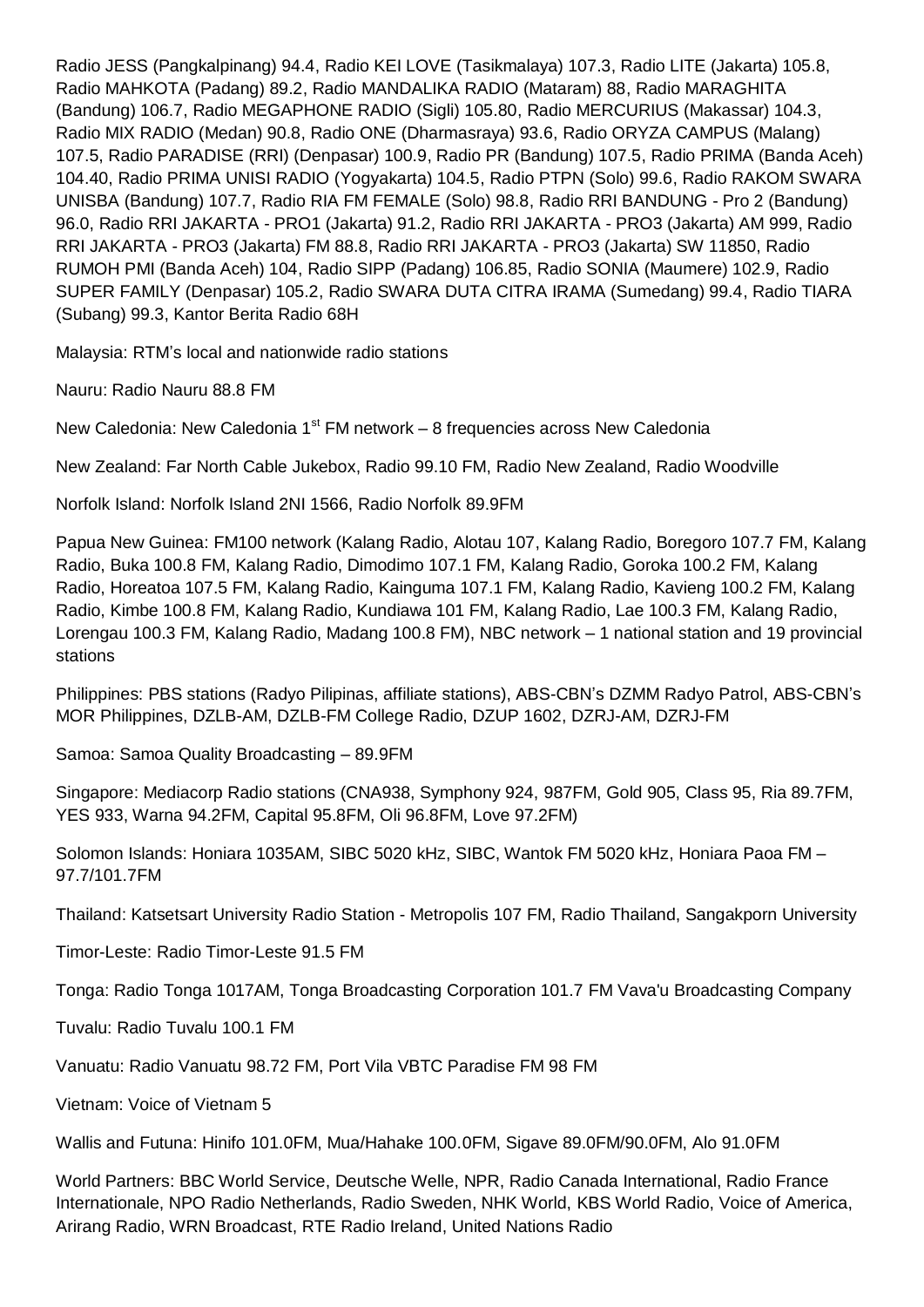

### **ABC Australia TV rebroadcasters**

ABC Australia is available in a number of territories, via the following service providers.

Asia - Brunei: Kristal Astro (via MEASAT / Astro Malaysia), Cambodia: SingMeng Telemedia (S TV), Hong Kong: Hong Kong Cable Television (HKCTV), PCCW Media - now TV, India: ABS Entertainment Mumbai, Ajanta Sky Darshan, Anukul Satellite Vision, Ashiana Communication, Asiaset Electronics, Bava Net, Bhosale Cable Network, Citi Cable Network – Hotel, Cochin Cable Communications, Crowne Plaza – Hotel, Delhi Distribution Company, DEN Cable Networks, Extreme Teleconnect New Delhi, Grand Chanakya – Hotel, Grand Hyatt – Hotel, GTPL Ahmedabad, Hathway Cable Delhi, Hathway Cable Calcutta, Hathway Cable Hyderabad, Hathway Cable Mumbai, Hathway Sonali Cable Vision Pvt. Ltd., Hilton Shillim – Hotel, Home Cable Entertainment India Pvt. Limited, InCable MumbaiI, TC Grand Maratha – Hotel, Kaizen Digital Cable Pvt Ltd, Kal Cables Pvt Ltd (SCV), Leela Palace – Hotel, Oakwood Premier – Hotel, Oakworld Residency, Ortel Communications, Pullman Gurgaon – Hotel, Radisson – Hotel, Rajesh Multichannel, Sahyog Cable Network - Balasinor Gujarat, Satellite Channels, Satellite Vision, Star Broadband Delhi, Surya Sofitel – Hotel, Taj Bangla, Taj Lake Palace – Hotel, Taj Rambagh Palace – Hotel, Taj Yeshwantpur – Hotel, Tata Sky Limited, The Westin Gurgaon – Hotel, Unity Cable Network (UCN), Universal Communication Network, Westin Pune – Hotel, Siti Cable Networks, Velankani, Indonesia: K-Vision, MNC Vision (MNC Sky Vision - Indovision), PT Biznet Multimedia, PT Doel Sumbang DBS TV / PT Digital Sarana Bersama, PT LinkNet (PT First Media Tbk), Transvision (aka Telkomvision), Suara, Liputan 6, Japan: Aruji Co Ltd, Japan Cable Cast Inc., NHK (Japan Broadcasting Corporation), New IT Venture Corporation (NITV), SET International, SKY PerfecTV!, Tokyo Cable Network, Wowow TV, Macau, Macau Cable TV Ltd, Macau: Macau Cable TV Ltd, Malaysia: MEASAT Broadcast Network Systems Sdn Bhd – Astro, TMNet (HyppTV, unifi), Enjoy TV Holding Sdn. Bhd. (Enjoy TV), Smart Digital International Sdn. Bhd. (Sirius TV), Maldives: Medianet Pvt Ltd, DHIVEHI RAAJJEYGE GULHUN PLC. (Dhiraagu TV), Mongolia: Univision, Nepal: NetTV (Vianet), Philippines: Asian Vision Cable Holdings (AVCHI), Cignal Digital TV (Mediascape Inc), Kalibo Cable TV, SkyCable Corporation, Singapore: SingTel Global Private Ltd, StarHub Cable Vision Ltd, South Korea: D'Live (formerly C&M), KT Corporation, Seokyung Cable Television, Ulsan Joongang Cable Network Co Ltd, Sri Lanka: Dialog TV, PEO TV (Sri Lanka Telecom PLC), Taiwan: DigiDom (DigiDom Cable TV Co. Ltd), Thailand: TrueVisions Group Company Ltd, Thailand - Triple T Network Co. Ltd. (Triple T), Timor-Leste (East Timor): RaphVision Electrics Unipessoal Lda, Vietnam: FPT Telecom (OneTV), Ho Chi Minh City Television HTV, MYTV (VNPT), Saigon Tourist Cable Company Television (SCTV), VEGA (Cliptv), Viettel.

Pacific - Cook Islands: Digicel (PNG) Limited, Bluesky Samoa Ltd (Bluesky MoanaTV), Fiji: Fiji Broadcasting Corporation (FBC), Fiji TV (Fiji One, Channel 2), Mai TV, Digicel (PNG) Limited, French Polynesia: Digicel (PNG) Limited, Guam: DBA Docomo Pacific, Kiribati: Digicel (PNG) Limited, Nauru: Digicel (PNG) Limited, New Caledonia: GoTV (Can'l), InternetNC (Telenet Internetnc iptv), Digicel (PNG) Limited, Niue: Digicel (PNG) Limited, Palau: Palau National Communication Corporation, Papua New Guinea: Click TV, Digicel (PNG) Limited, National Broadcasting Corporation of PNG – NBC, Media Niugini Limited EMTV, Samoa: BlueSky Samoa Ltd (BlueSky MoanaTV), Digicel (PNG) Limited, Samoa Broadcasting Corporation, Solomon Islands: Satsol TV, Solomon Telekom Company Limited (TTV), Digicel (PNG) Limited, Tokelau: Digicel (PNG) Limited, Tonga: Digicel (PNG) Limited, Tuvalu: Digicel (PNG) Limited, Vanuatu: Telsat Pacific, Vanuatu Broadcasting & Television Corporation (VBTC), Digicel (PNG) Limited.

In addition, ABC Australia TV also delivers a syndication partners across the Pacific and Asia, as well as rebroadcast TV partners of ABC Australia throughout the Pacific and Asia.